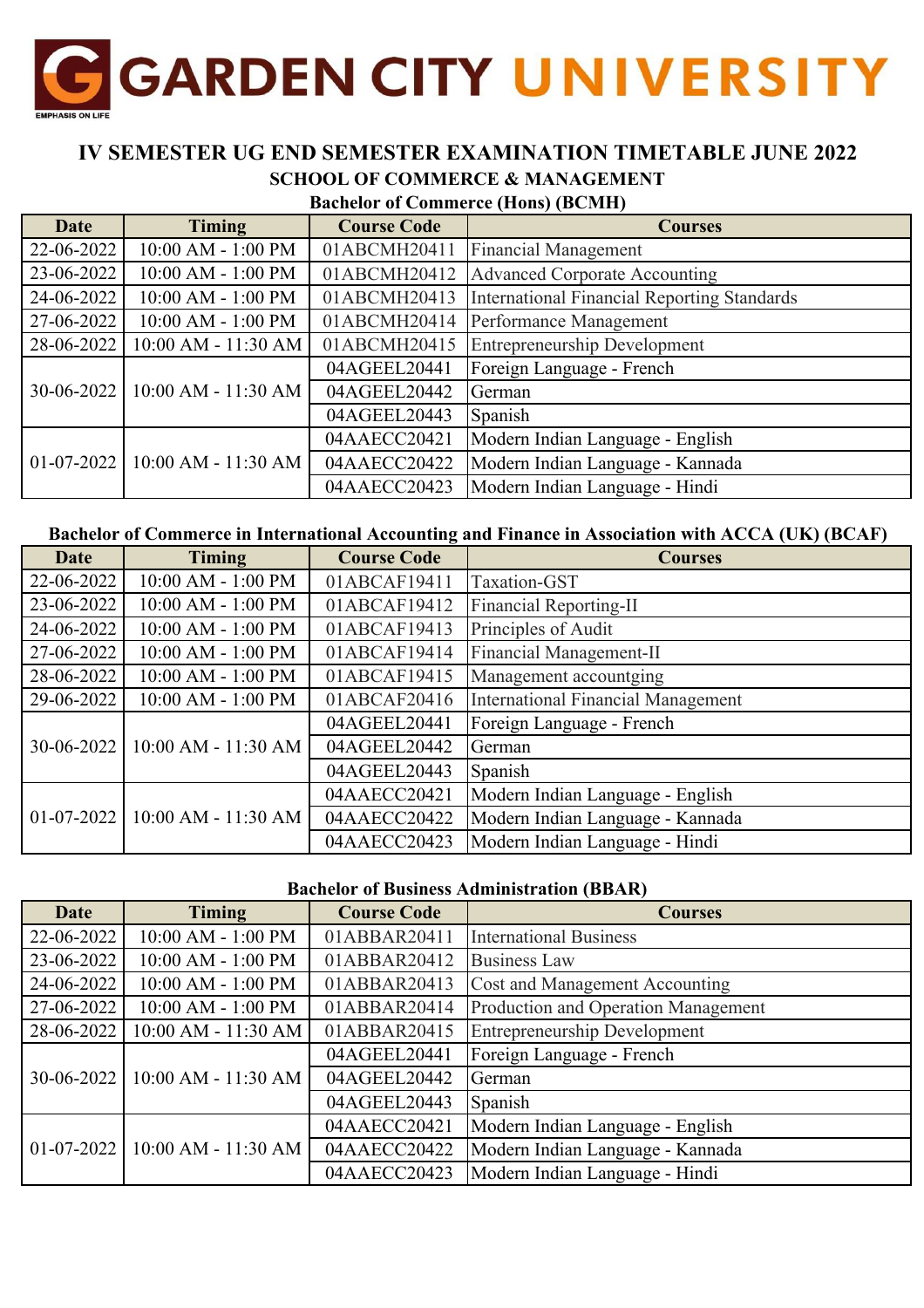### **BBA Business Analytics in association with IBM (BBAB)**

| <b>Date</b>  | <b>Timing</b>                      | <b>Course Code</b> | <b>Courses</b>                      |
|--------------|------------------------------------|--------------------|-------------------------------------|
| 22-06-2022   | 10:00 AM - 1:00 PM                 | 01ABBAB20411       | <b>International Business</b>       |
| 23-06-2022   | 10:00 AM - 1:00 PM                 | 01ABBAB20412       | <b>Business Law</b>                 |
| 24-06-2022   | 10:00 AM - 1:00 PM                 | 01ABBAB20413       | Cost and Management Accounting      |
| 27-06-2022   | 10:00 AM - 1:00 PM                 | 01ABBAB20414       | Production and Operation Management |
| 28-06-2022   | 10:00 AM - 11:30 AM                | 01ABBAB20415       | <b>Entrepreneurship Development</b> |
|              | $30-06-2022$   10:00 AM - 11:30 AM | 04AGEEL20441       | Foreign Language - French           |
|              |                                    | 04AGEEL20442       | German                              |
|              |                                    | 04AGEEL20443       | Spanish                             |
| $01-07-2022$ | 10:00 AM - 11:30 AM                | 04AAECC20421       | Modern Indian Language - English    |
|              |                                    | 04AAECC20422       | Modern Indian Language - Kannada    |
|              |                                    | 04AAECC20423       | Modern Indian Language - Hindi      |

### **SCHOOL OF SCIENCES**

### **B.Sc Biotechnology,Biochemistry & Genetics (BBGR)**

| <b>Date</b>      | <b>Timing</b>       | <b>Course Code</b> | <b>Courses</b>                   |
|------------------|---------------------|--------------------|----------------------------------|
| 22-06-2022       | 10:00 AM - 1:00 PM  | 02ABBGR20411       | Recombinant DNA technology       |
| 23-06-2022       | 10:00 AM - 1:00 PM  | 02ABBGR20412       | Immunology                       |
| 24-06-2022       | 10:00 AM - 1:00 PM  | 02ABBGR20413       | Human Biomedical Genetics        |
| 27-06-2022       | 10:00 AM - 11:30 AM | 02ASECO20431       | Bioinformatics                   |
|                  | 12:30 PM - 2:00 PM  | 04AGEEL20441       | Foreign Language - French        |
| $30 - 06 - 2022$ |                     | 04AGEEL20442       | German                           |
|                  |                     | 04AGEEL20443       | Spanish                          |
| $01-07-2022$     | 12:30 PM - 2:00 PM  | 04AAECC20421       | Modern Indian Language - English |
|                  |                     | 04AAECC20422       | Modern Indian Language - Kannada |
|                  |                     | 04AAECC20423       | Modern Indian Language - Hindi   |

## **B.Sc Forensic Science, Chemistry & Genetics (BSFS)**

| <b>Date</b>      | <b>Timing</b>       | <b>Course Code</b> | <b>Courses</b>                                           |
|------------------|---------------------|--------------------|----------------------------------------------------------|
| 22-06-2022       | 10:00 AM - 1:00 PM  | 02ABSFS19411       | Forensic Toxicology and Forensic Ballistics & Explosives |
| 23-06-2022       | 10:00 AM - 1:00 PM  | 02ABSFS19412       | Biochemistry                                             |
| 24-06-2022       | 10:00 AM - 1:00 PM  | 02ABSFS20413       | Human Biomedical Genetics                                |
| 27-06-2022       | 10:00 AM - 11:30 AM | 02ASECO19431       | <b>Biostatistics</b>                                     |
|                  | 12:30 PM - 2:00 PM  | 04AGEEL20441       | Foreign Language - French                                |
| 30-06-2022       |                     | 04AGEEL20442       | German                                                   |
|                  |                     | 04AGEEL20443       | Spanish                                                  |
| $01 - 07 - 2022$ | 12:30 PM - 2:00 PM  | 04AAECC20421       | Modern Indian Language - English                         |
|                  |                     | 04AAECC20422       | Modern Indian Language - Kannada                         |
|                  |                     | 04AAECC20423       | Modern Indian Language - Hindi                           |

# **SCHOOL OF MEDIA STUDIES**

# **BA Journalism (Hons), Psychology & English - BAJ(H) PE**

| <b>Date</b> | <b>Timing</b>                      | <b>Course Code</b> | <b>Courses</b>                                  |
|-------------|------------------------------------|--------------------|-------------------------------------------------|
| 22-06-2022  | 10:00 AM - 1:00 PM                 | 03ABAJH20411       | <b>Television Production</b>                    |
| 23-06-2022  | 10:00 AM - 1:00 PM                 | 03ABAJH20412       | Media Laws and Ethics                           |
| 24-06-2022  | 10:00 AM - 1:00 PM                 | 03ABAJH20413       | 20th Century British Literature                 |
| 27-06-2022  | 10:00 AM - 1:00 PM                 | 03ABAJH20414       | <b>Health Psychology</b>                        |
| 28-06-2022  | 10:00 AM - 11:30 AM                | 03ASECO20431       | <b>Research Tools for Communication Studies</b> |
|             | $30-06-2022$   11:00 AM - 12:30 PM | 04AGEEL20441       | Foreign Language - French                       |
|             |                                    | 04AGEEL20442       | German                                          |
|             |                                    | 04AGEEL20443       | Spanish                                         |
|             | $01-07-2022$   11:00 AM - 12:30 PM | 04AAECC20421       | Modern Indian Language - English                |
|             |                                    | 04AAECC20422       | Modern Indian Language - Kannada                |
|             |                                    | 04AAECC20423       | Modern Indian Language - Hindi                  |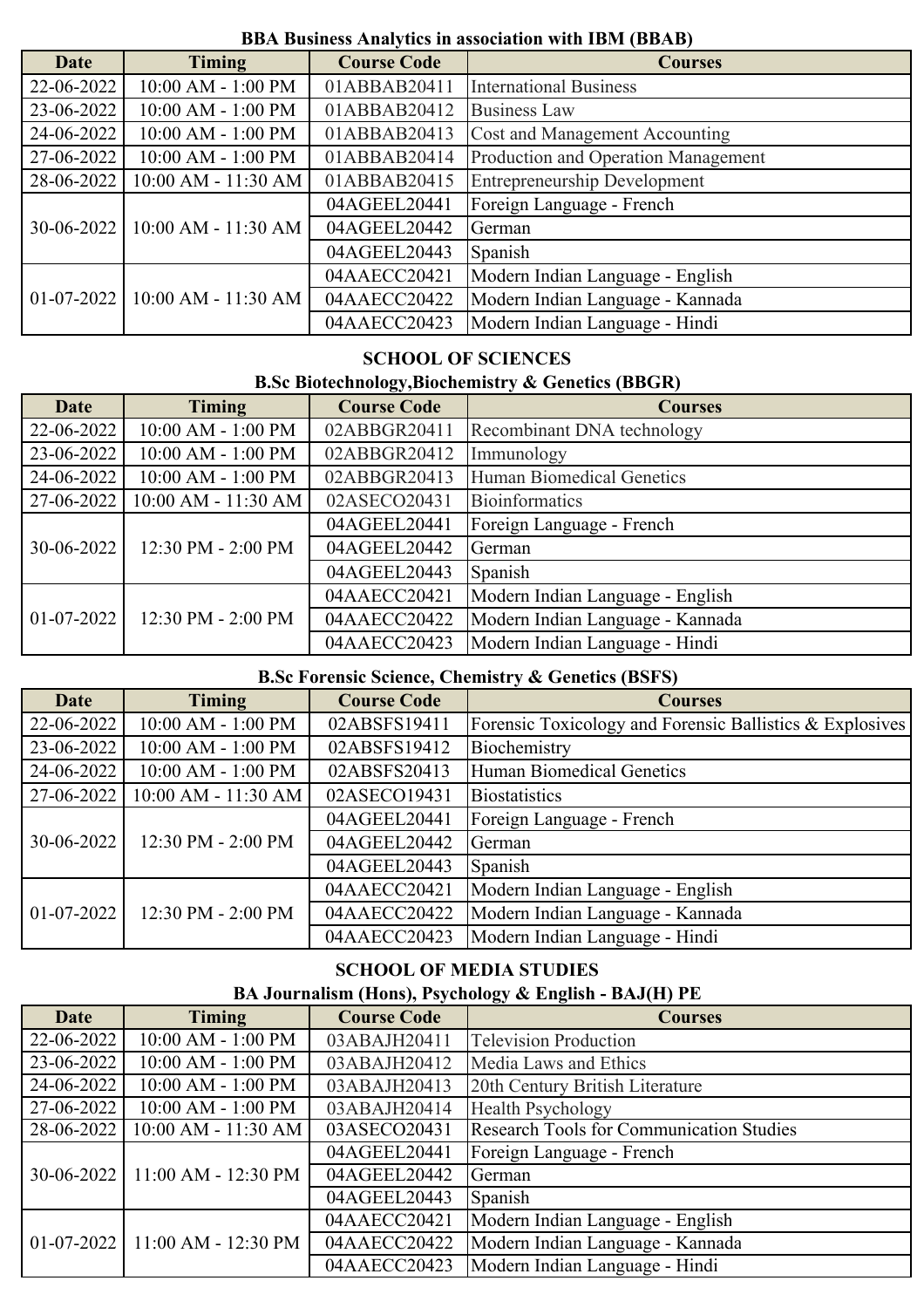#### **B.SC Visual Communication (BSVC)**

| <b>Date</b> | <b>Timing</b>                      | <b>Course Code</b> | <b>Courses</b>                                  |
|-------------|------------------------------------|--------------------|-------------------------------------------------|
| 22-06-2022  | 10:00 AM - 1:00 PM                 | 03ABSVC20411       | Media Management                                |
| 23-06-2022  | 10:00 AM - 1:00 PM                 | 03ABSVC20412       | Introduction to New Media                       |
| 24-06-2022  | 10:00 AM - 1:00 PM                 | 03ABSVC20413       | Digital Film Making                             |
| 27-06-2022  | 10:00 AM - 1:00 PM                 | 03ABSVC20414       | Audio Elements of Film                          |
| 28-06-2022  | 10:00 AM - 11:30 AM                | 03ASECO20431       | <b>Research Tools for Communication Studies</b> |
|             | $30-06-2022$   11:00 AM - 12:30 PM | 04AGEEL20441       | Foreign Language - French                       |
|             |                                    | 04AGEEL20442       | German                                          |
|             |                                    | 04AGEEL20443       | Spanish                                         |
|             | $01-07-2022$   11:00 AM - 12:30 PM | 04AAECC20421       | Modern Indian Language - English                |
|             |                                    | 04AAECC20422       | Modern Indian Language - Kannada                |
|             |                                    | 04AAECC20423       | Modern Indian Language - Hindi                  |

#### **SCHOOL OF INDIAN AND FOREIGN LANGUAGES**

| <b>BA English (Hons) - BAEH</b> |                     |                    |                                     |  |
|---------------------------------|---------------------|--------------------|-------------------------------------|--|
| <b>Date</b>                     | <b>Timing</b>       | <b>Course Code</b> | <b>Courses</b>                      |  |
| 22-06-2022                      | 10:00 AM - 1:00 PM  | 04ABAEH20411       | Literary Criticism                  |  |
| 23-06-2022                      | 10:00 AM - 1:00 PM  | 04ABAEH20412       | Introduction to Critical Approaches |  |
| 24-06-2022                      | 10:00 AM - 1:00 PM  | 04ABAEH20413       | Shakespearean Literature            |  |
| 27-06-2022                      | 10:00 AM - 1:00 PM  | 04ABAEH20414       | African American Literature         |  |
| 28-06-2022                      | 10:00 AM - 1:00 PM  | 04AEHID20451       | Literature of Indian Diaspora       |  |
|                                 | 10:00 AM - 11:30 AM | 04AGEEL20441       | Foreign Language - French           |  |
| 30-06-2022                      |                     | 04AGEEL20442       | German                              |  |
|                                 |                     | 04AGEEL20443       | Spanish                             |  |
| $01-07-2022$                    | 10:00 AM - 11:30 AM | 04AAECC20421       | Modern Indian Language - English    |  |
|                                 |                     | 04AAECC20422       | Modern Indian Language - Kannada    |  |
|                                 |                     | 04AAECC20423       | Modern Indian Language - Hindi      |  |

#### **SCHOOL OF COMPUTATIONAL SCIENCES & IT Bachelor of Computer Application (BCAR)**

| Date         | <b>Timing</b>       | <b>Course Code</b> | <b>Dachelor</b> of Compater <i>repplication</i> (DC/M)<br><b>Courses</b> |
|--------------|---------------------|--------------------|--------------------------------------------------------------------------|
| 22-06-2022   | 10:00 AM - 1:00 PM  | 05ABCAR20411       | Web Technology and Rich Internet Applications                            |
| 23-06-2022   | 10:00 AM - 1:00 PM  | 05ABCAR20412       | Java Programming                                                         |
| 24-06-2022   | 10:00 AM - 1:00 PM  | 05ABCAR20413       | Software Engineering and Testing                                         |
| 27-06-2022   | 10:00 AM - 11:30 AM | 05ASECO20431       | Multimedia and Animation                                                 |
|              |                     | 04AGEEL20441       | Foreign Language - French                                                |
| 30-06-2022   | 1:30 PM - 3:00 PM   | 04AGEEL20442       | German                                                                   |
|              |                     | 04AGEEL20443       | Spanish                                                                  |
| $01-07-2022$ | 1:30 PM - 3:00 PM   | 04AAECC20421       | Modern Indian Language - English                                         |
|              |                     | 04AAECC20422       | Modern Indian Language - Kannada                                         |
|              |                     | 04AAECC20423       | Modern Indian Language - Hindi                                           |

# **SCHOOL OF HEALTH SCIENCES**

**Bachelor of Physiotherapy (BPTR)**

| <b>Date</b>      | <b>Timing</b>                      | <b>Course Code</b> | <b>Courses</b>                                         |
|------------------|------------------------------------|--------------------|--------------------------------------------------------|
| $22 - 06 - 2022$ | $10:00$ AM - $1:00$ PM             | 06ABPTR20411       | <b>Exercise Therapy</b>                                |
|                  | $23-06-2022$   10:00 AM - 11:30 AM | 06ABPTR20412       | Biophysics                                             |
| 24-06-2022       | 10:00 AM - 1:00 PM                 |                    | 06ABPTR20413   Electrotherapy(LF, HF & Equipment Care) |
| 27-06-2022       | $10:00$ AM - $1:00$ PM             |                    | 06ABPTR20414 General & Clinical Psychology             |
|                  | 28-06-2022   10:00 AM - 11:30 AM   | 06ASEC020431       | Medical terminology and record keeping                 |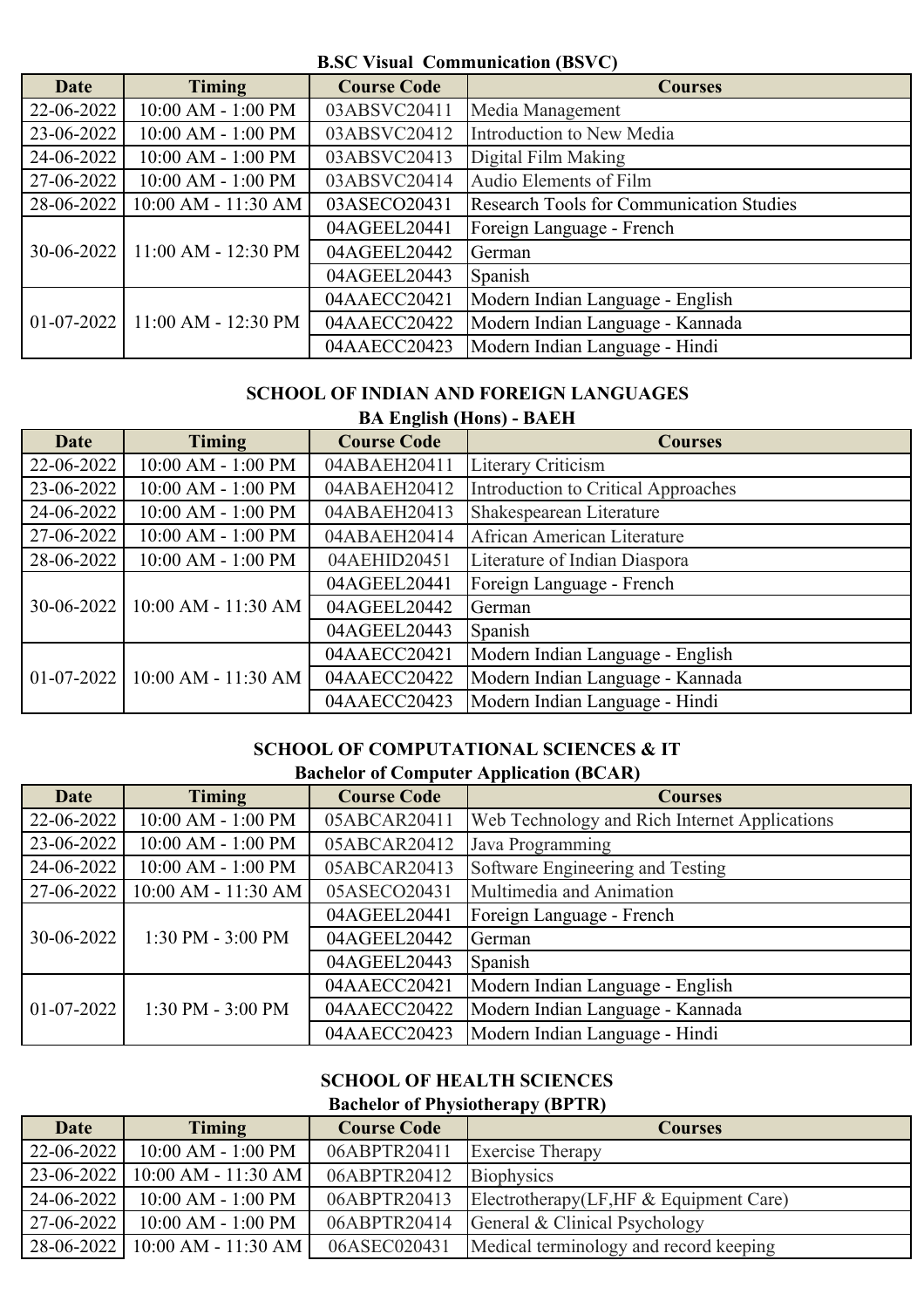|  | 30-06-2022 11:00 AM - 12:30 PM   |                      | 04AGEEL20441   Foreign Language - French        |
|--|----------------------------------|----------------------|-------------------------------------------------|
|  |                                  | 04AGEEL20442 German  |                                                 |
|  |                                  | 04AGEEL20443 Spanish |                                                 |
|  | $01-07-2022$ 11:00 AM - 12:30 PM |                      | 04AAECC20421   Modern Indian Language - English |
|  |                                  |                      | 04AAECC20422   Modern Indian Language - Kannada |
|  |                                  |                      | 04AAECC20423   Modern Indian Language - Hindi   |

# **SCHOOL OF PROFESSIONAL STUDIES**

### **Bachelor of Hotel Management (BHMR)**

| <b>Date</b> | <b>Timing</b>       | <b>Course Code</b> | <b>Courses</b>                                                |
|-------------|---------------------|--------------------|---------------------------------------------------------------|
| 21-06-2022  | 10:00 AM - 1:00 PM  | 07ABHMR20411       | Introduction to Italian and Mexican Cuisine                   |
| 22-06-2022  | 10:00 AM - 1:00 PM  |                    | 07ABHMR20412   F&B Service Management-I                       |
| 23-06-2022  | 10:00 AM - 1:00 PM  | 07ABHMR20413       | Accommodation Management-I                                    |
| 24-06-2022  | 10:00 AM - 1:00 PM  |                    | 07ABHMR20414 Researching for Hospitality & Tourism Management |
| 27-06-2022  | 10:00 AM - 1:00 PM  | 07ABHMR20415       | <b>Hospitality Law</b>                                        |
| 28-06-2022  | 10:00 AM - 11:30 AM |                    | 07ABHMR20416 Bakery, Confectionery & Patisserie               |
| 29-06-2022  | 10:00 AM - 11:30 AM | 07ASECO20431       | Accounting Skills for Hospitality                             |
| 30-06-2022  | 1:30 PM - 3:00 PM   | 07CSECO20432       | Foreign Language - French                                     |
|             |                     | 04AAECC20421       | Modern Indian Language - English                              |
| 01-07-2022  | 1:30 PM - 3:00 PM   | 04AAECC20422       | Modern Indian Language - Kannada                              |
|             |                     | 04AAECC20423       | Modern Indian Language - Hindi                                |

## **Diploma in Hotel Management (DHMR)**

| <b>Date</b>  | <b>Timing</b>       | <b>Course Code</b>                         | <b>Courses</b>                                   |
|--------------|---------------------|--------------------------------------------|--------------------------------------------------|
| 21-06-2022   | 10:00 AM - 1:00 PM  | 07CDHMR20411                               | Introduction to Italian and Mexican Cuisine      |
| 22-06-2022   | 10:00 AM - 1:00 PM  | 07CDHMR20412                               | <b>F&amp;B</b> Service Management-I              |
| 23-06-2022   | 10:00 AM - 1:00 PM  | Accommodation Management-I<br>07CDHMR20413 |                                                  |
| 24-06-2022   | 10:00 AM - 1:00 PM  | 07CDHMR20414                               | Researching for Hospitality & Tourism Management |
| 27-06-2022   | 10:00 AM - 1:00 PM  | 07CDHMR20415                               | <b>Hospitality Law</b>                           |
| 28-06-2022   | 10:00 AM - 11:30 AM | 07CDHMR20416                               | Bakery, Confectionery & Patisserie               |
| 29-06-2022   | 10:00 AM - 11:30 AM | 07CSECO20431                               | Accounting Skills for Hospitality                |
| 30-06-2022   | 1:30 PM - 3:00 PM   | 07CSECO20432                               | Foreign Language - French                        |
|              |                     | 04CAECC20421                               | Modern Indian Language - English                 |
| $01-07-2022$ | 1:30 PM - 3:00 PM   | 04CAECC20422                               | Modern Indian Language - Kannada                 |
|              |                     | 04CAECC20423                               | Modern Indian Language - Hindi                   |

## **BA Tourism (Hons) - BATH**

| Date       | <b>Timing</b>      | <b>Course Code</b>                          | <b>Courses</b>                   |
|------------|--------------------|---------------------------------------------|----------------------------------|
| 22-06-2022 | 10:00 AM - 1:00 PM | 07ABATH20411                                | Disaster Management              |
| 23-06-2022 | 10:00 AM - 1:00 PM | 07ABATH20412                                | Technology Apps & Uses           |
| 24-06-2022 | 10:00 AM - 1:00 PM | Indian Heritage and Culture<br>07ABATH20413 |                                  |
| 27-06-2022 | 10:00 AM - 1:00 PM | 07ABATH20414                                | E Tourism                        |
| 30-06-2022 | 1:30 PM - 3:00 PM  | 04AGEEL20441                                | Foreign Language - French        |
|            |                    | 04AGEEL20442                                | German                           |
|            |                    | 04AGEEL20443                                | Spanish                          |
| 01-07-2022 | 1:30 PM - 3:00 PM  | 04AAECC20421                                | Modern Indian Language - English |
|            |                    | 04AAECC20422                                | Modern Indian Language - Kannada |
|            |                    | 04AAECC20423                                | Modern Indian Language - Hindi   |